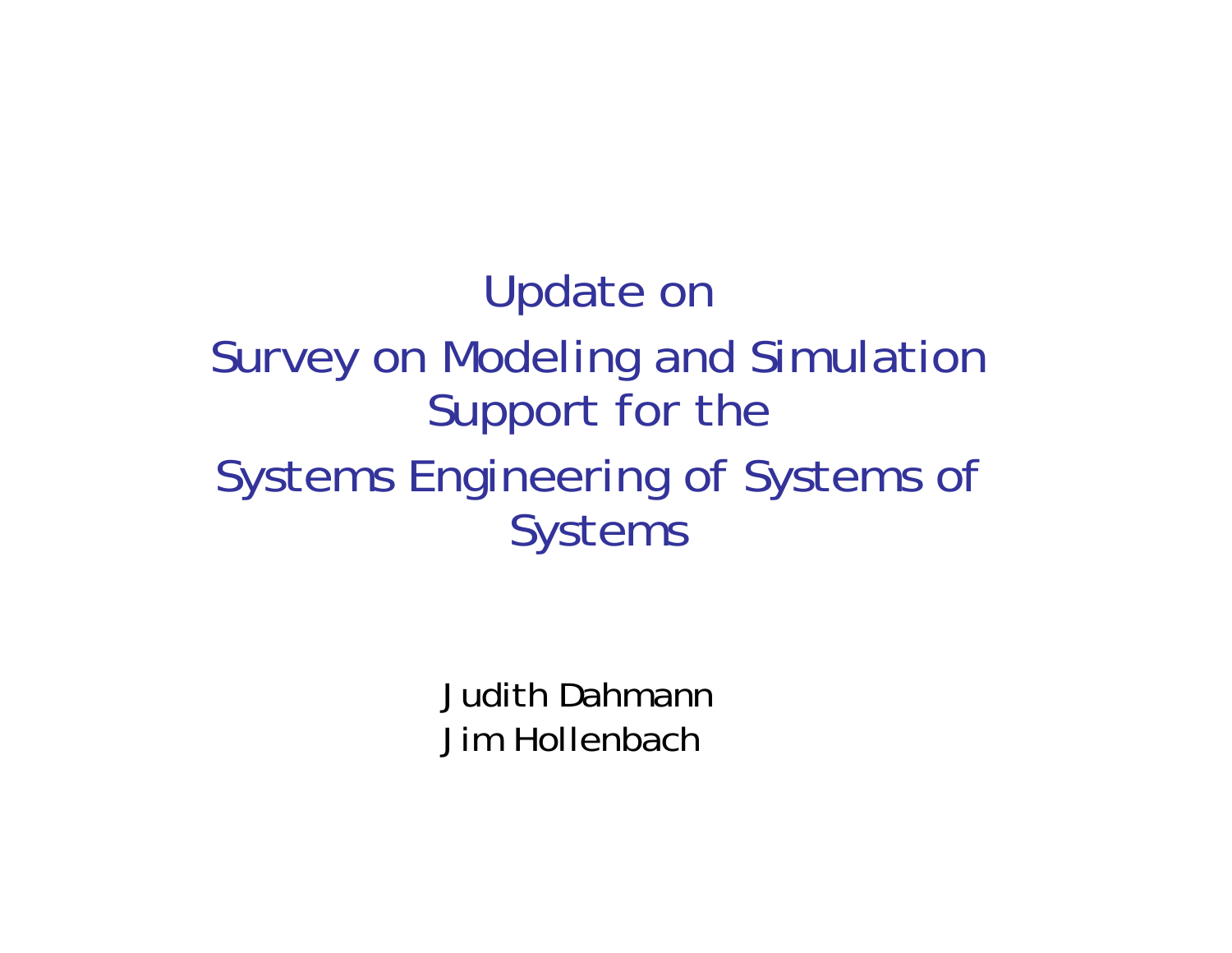### Systems Engineering for Systems of Systems



**SoS:** *A set or arrangement of systems that results when independent and useful systems are integrated into a larger system that delivers unique capabilities*

- AT&L Released "Systems Engineering for Systems of Systems" Version 1.0 in August 2008
	- –Characterizes SoS in the DoD Today
	- –Identifies core elements of SoS SE
	- – Discusses application of SE processes to SoS SE core elements
	- –Highlights 'emerging principles'
	- –Briefly addresses M&S
- Requested M&S Committee provide input on use of M&S to support SE for SoS
- Purpose of this presentation is to
	- –Summarize the response to date
	- –Outline plans for next steps
	- –Solicit additional input from community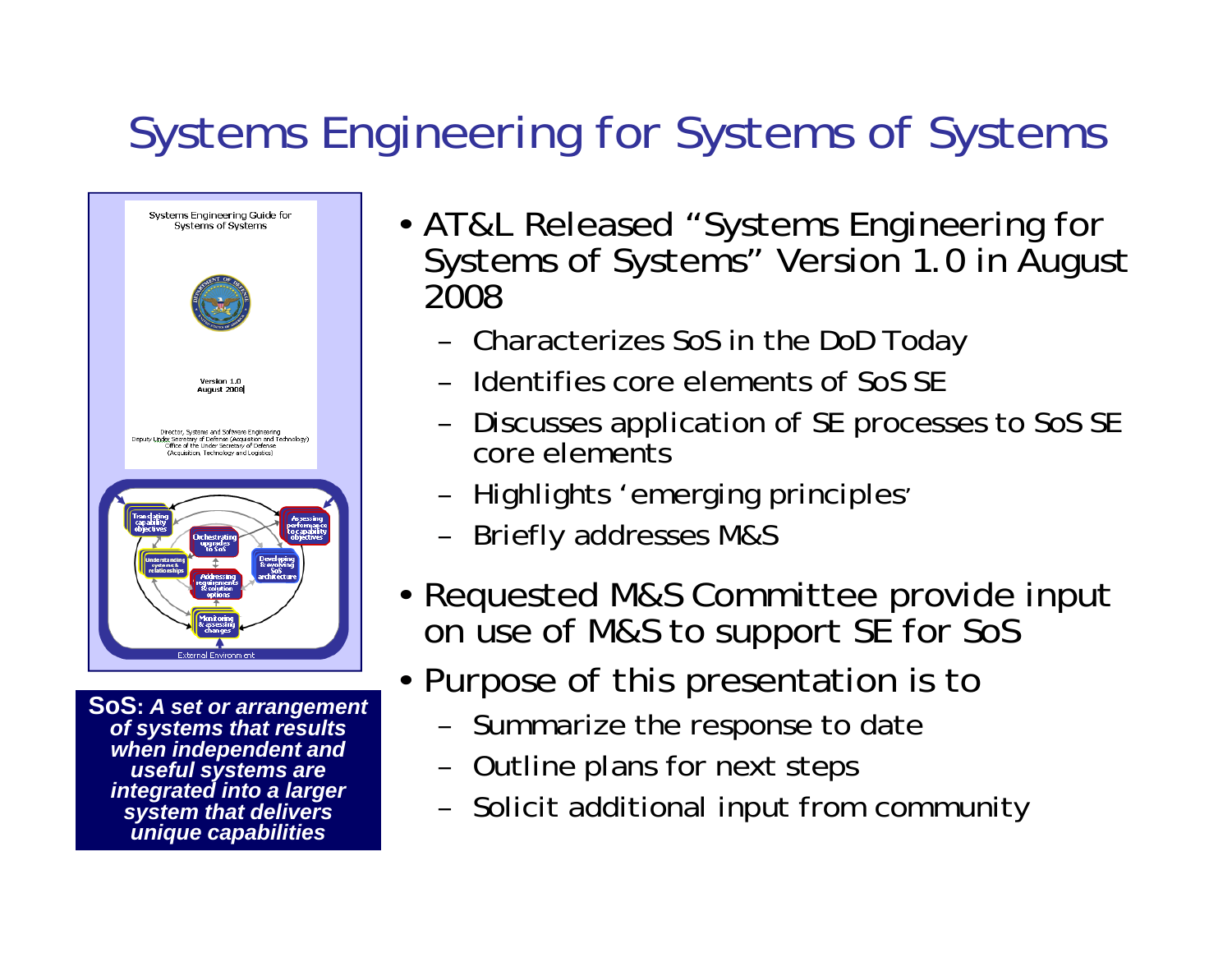# Modeling and Simulation?

- How does the SoS SE Guide address M&S?
	- –- Initial .9 Version included M&S throughout the draft
	- – The practitioner reviews indicate limited use of M&S
		- Main place where M&S was cited is in the emulation of systems not otherwise available for testing
	- – Consequently the 1.0 Working Draft limited M&S to this area
	- Comments on the draft identified more uses of M&S
	- The final 1.0 Version has an M&S section and added places where M&S is discussed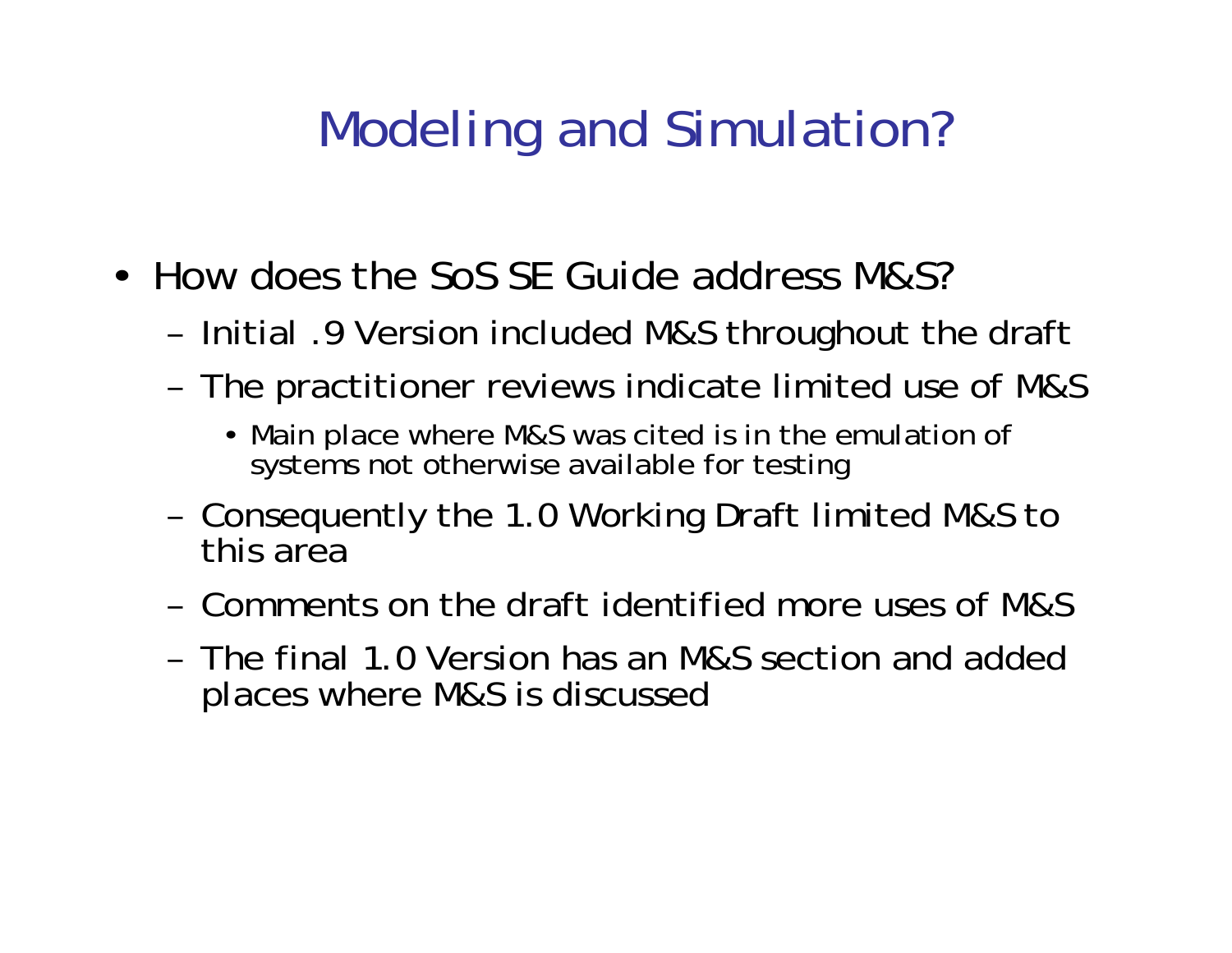# Specific Request

- For each of the seven core elements of SoS systems engineering (SE) listed on the following pages, please share your views on:
	- –- The potential for applying modeling and simulation, including why M&S has potential value
	- – Your experience using M&S for this SoS SE element, including the context of the application, the ways M&S was applied, the products produced, how they were used, and the value added by M&S
	- The enablers for use of M&S in this element, including what attributes made successful use of M&S possible (in cases where it was applied) and barriers that inhibited use of M&S (in cases where the potential is not being realized).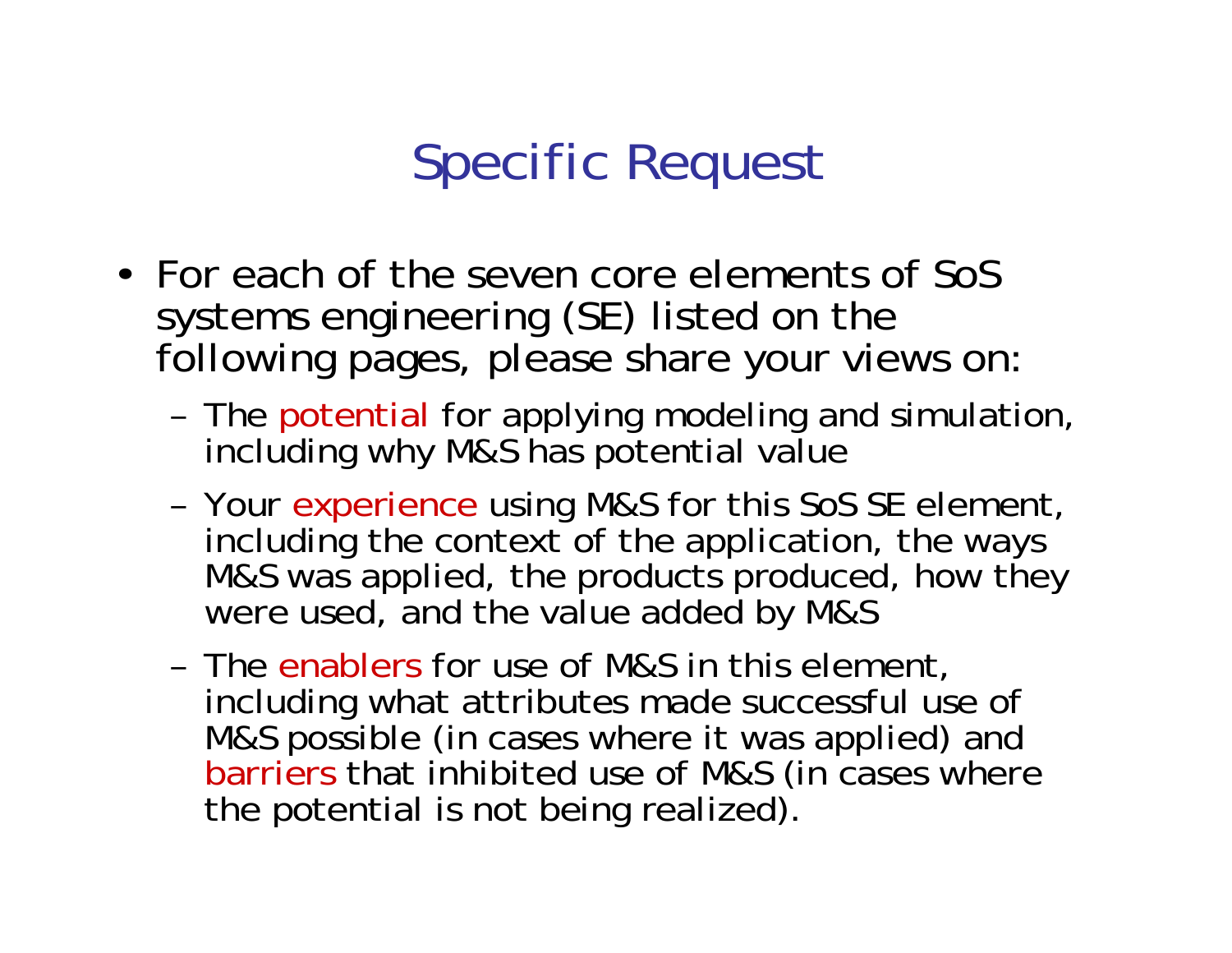# Timeline

- Pre-Release version of SoS SEG released in May 2008
- $\bullet$  Dahmann briefed NDIA M&S Committee at June 2008 meeting
- June letter from Kristen Baldwin (then Acting Director for Systems and Software Engineering) requesting committee input
- Survey was sent out by Hollenbach in early July
- $\bullet$ Responses were received in September
- $\bullet$ Next steps outlined here

### How did we get here?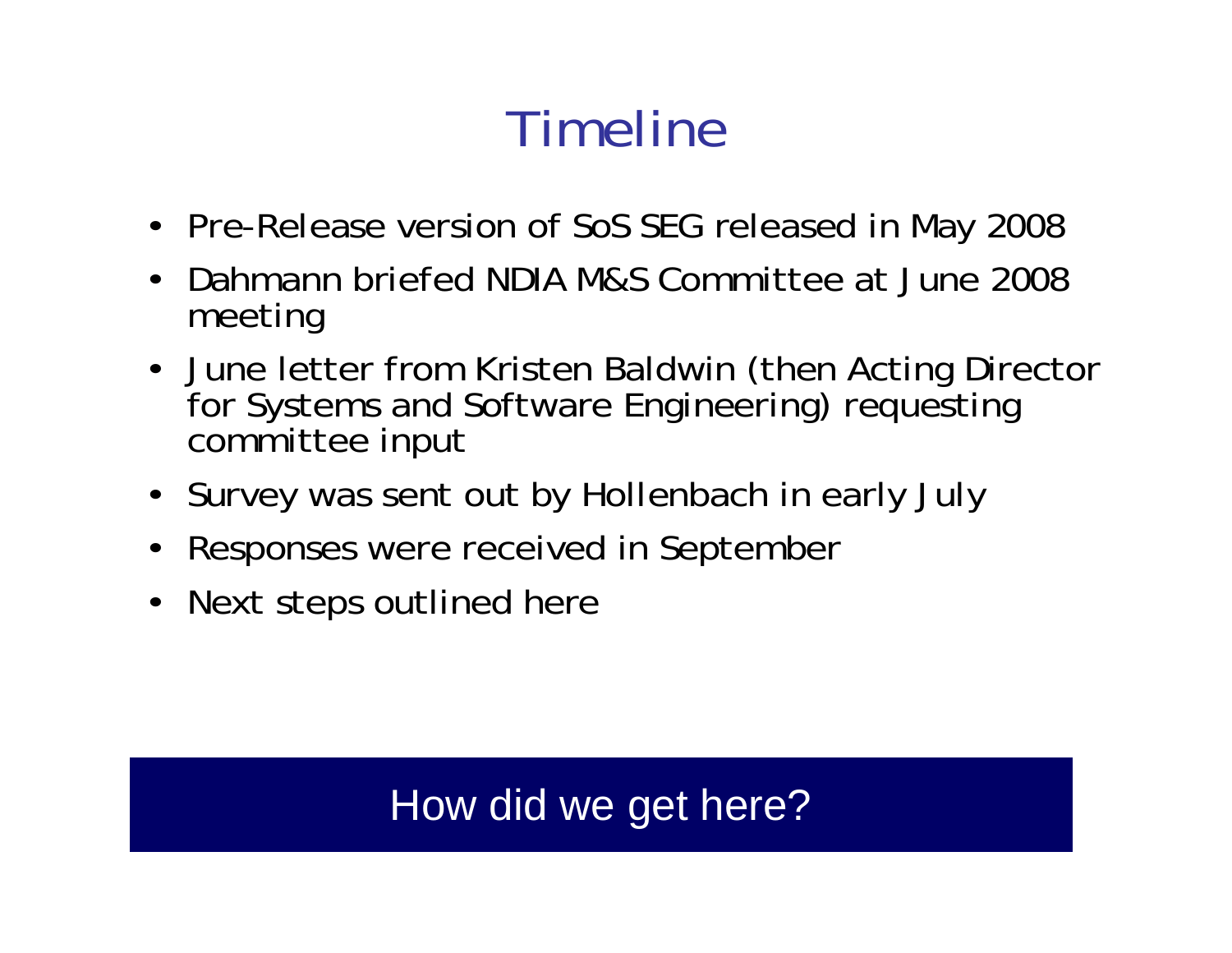# Summary of Responses

- 19 Responses from 14 organizations
- 10 volunteers to help to synthesize the report on survey results
- Responses were of several types
	- –- Views and specific experiences
	- –- Perspective on issues
	- Views based on M&S for SE
	- –- Organizational experience
- 8 responses include descriptions of specific activities which are candidates for follow-up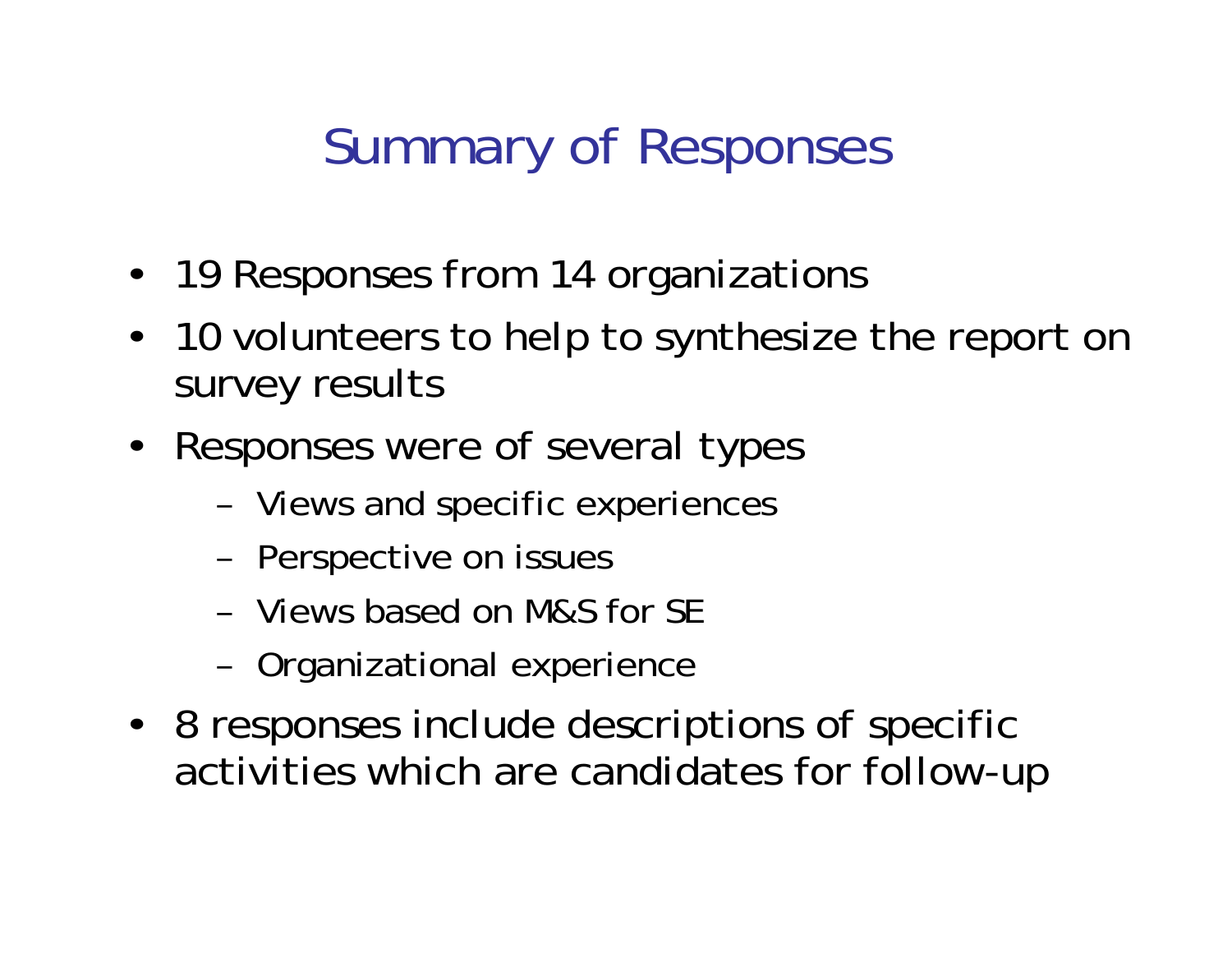## Responses Overview

|                        |                                          | <b>Indiv or</b> |                                 | Exam- |             |
|------------------------|------------------------------------------|-----------------|---------------------------------|-------|-------------|
| <b>Name</b>            | <b>Organization</b>                      |                 | <b>Org input? Response Type</b> | ple   | <b>Help</b> |
| <b>LTC Favio Lopez</b> | 3CE                                      | Org             | Views and specific experiences  | X     | X           |
| David Dubuque          | Aegis Technologies                       | Indiv           | Perspective on issues           |       |             |
| Danny Thomas           | Aegis Technologies                       | Indiv           | Perspective on issues           |       |             |
| <b>Robert Upchurch</b> | Aegis Technologies                       | Org             | Perspective on issues           |       |             |
| <b>Hugh Griffis</b>    | Air Force Aeronautical Sys Ctr (ASC/END) | Org             | Organizational experience       |       | X           |
| <b>Terry Christian</b> | Air Force Research Lab (AFRL/XPT)        | Indiv           | Organizational experience       |       |             |
| Pin Chen               | Australia DSTO (Maritime Ops)            | Indiv           | Views based on M&S for SE       |       |             |
| <b>William Tucker</b>  | <b>Boeing Company</b>                    | Org             | Views and specific experiences  | X     | $\sf X$     |
| <b>Frank Grange</b>    | Lockheed Martin                          | Indiv           | Views and specific experiences  | X     | $\sf X$     |
| <b>Steve Hall</b>      | Lockheed Martin                          | Indiv           | Views and specific experiences  | X     |             |
| <b>Chett Harris</b>    | Lockheed Martin (IS&GS)                  | Indiv           | Perspective on issues           |       | $\sf X$     |
| Koury, Polzer, et. al. | Lockheed Martin                          | Indiv but       | Views and specific experiences  | X     | X           |
| Lan-Than McGough       | Marine Corps Systems Command             | Org             | Views and specific experiences  | X     | X           |
| Dave Prochnow          | <b>MITRE</b>                             | Indiv           | Views and specific experiences  | X     | X           |
| <b>George Hazelrig</b> | <b>National Science Foundation</b>       | Indiv           | Views based on M&S for SE       |       |             |
| Steve Lyda             | Naval Air Systems Command (Air 4.7)      | Indiv           | Views based on M&S for SE       |       |             |
| <b>Kenneth Small</b>   | Naval Surface Warfare Cntr Dahlgren      | Indiv           | Perspective on issues           |       |             |
| <b>Thomas Haley</b>    | Naval Undersea Warfare Center            | Indiv           | Views based on M&S for SE       |       | X           |
| <b>Emily Andrew</b>    | Raytheon                                 | Org             | Views and specific experiences  | X     | X           |

#### Government, industry, and FFRDC responses